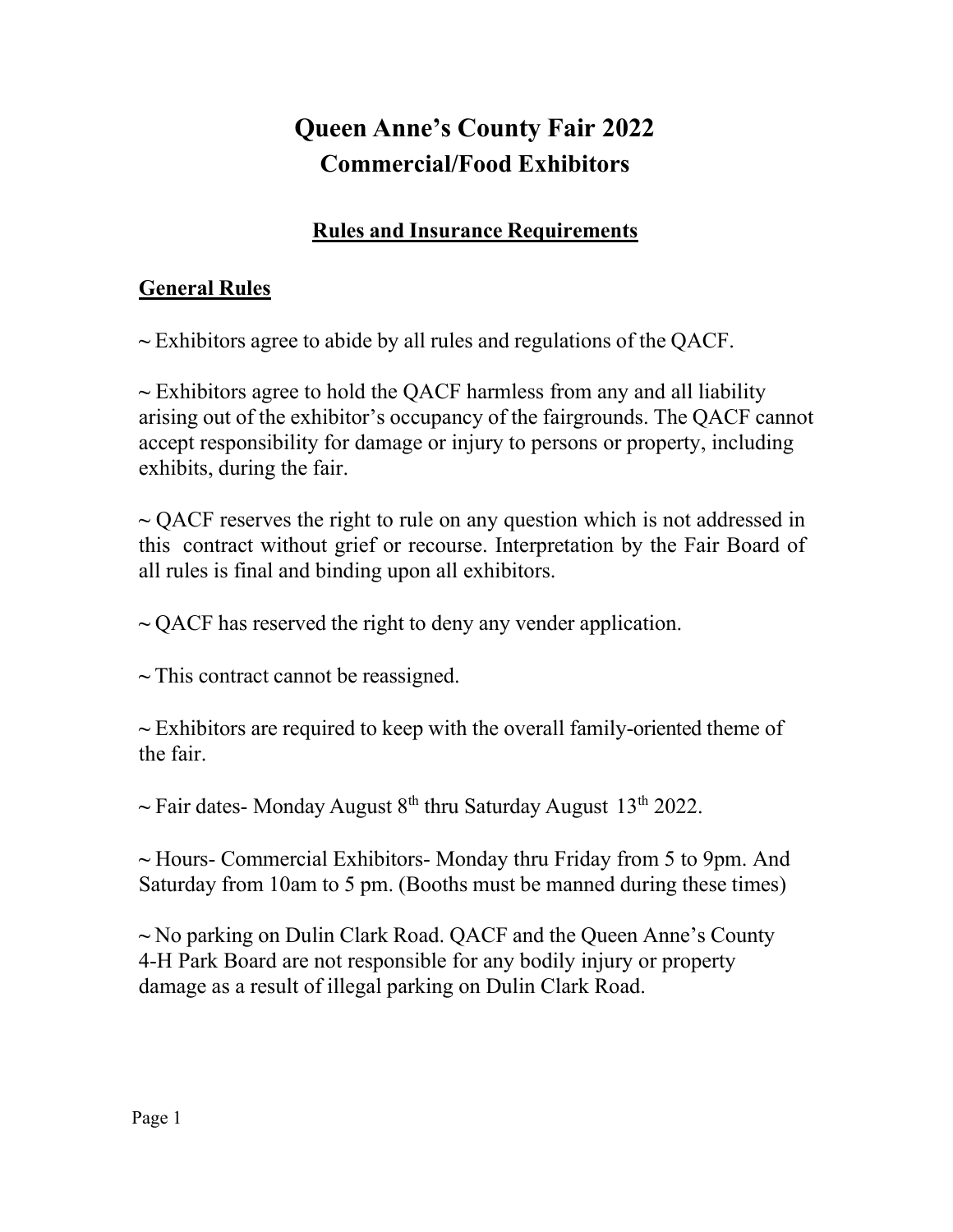#### **Booth Space Assignment, Set-Up, and Break Down**

**~** Commercial Exhibit Chairmen (CEC) makes all final decisions as to which booth space each exhibitor gets assigned. Requests will try to be accommodated whenever possible.

**~** Exhibitors from the previous years' fair get priority.

**~** Set up is Saturday, Sunday. We will do our best to work with you if you need to come earlier.

**~** Take down and cleanup is Saturday after 10pm, Sunday and Monday after the fair.

**~** The QACF electrician will have full supervision and authority over all wiring. Additional wiring will be done at the expense of the Exhibitor.

**~** Exhibitor Registration Form shall accompany this agreement when requesting a space at the fair.

#### **Parking, Access, and Admission**

**~** Exhibitor parking is at Rt.18 ballpark along the woods at the ball fields. Deliveries can be made in the park before 11AM. There are golf carts available to help bring items to the office area, they will not drive down the crowded midway after 11AM. **Any restocking after 11:00 AM must be done with a hand cart**. Please inquire at the office for assistance. There is no parking on the fairgrounds after 11AM, violations subject to parking tickets and/or towing and loss of vendor space.

**~** Each exhibitor will receive 6 passes to enter the park. Passes will be mailed to address on file. Additional tickets can be purchased in advance from the Fair Office  $\omega$  \$3 each.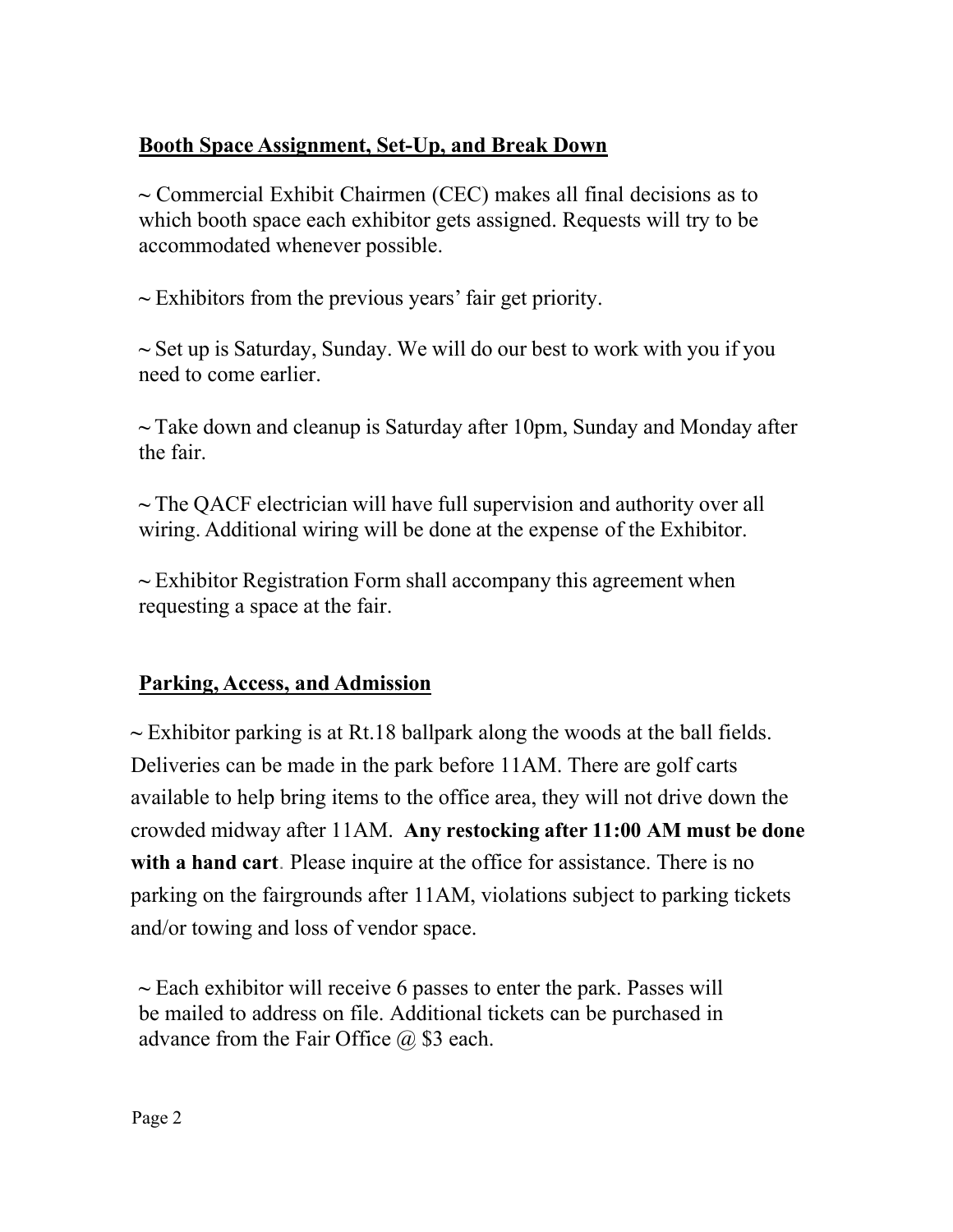#### **Exhibitor Booth Activities**

**~** Only products agreed to by QACF may be sold.

**~** Free handouts must be distributed from the **exhibitor booths only**.

 $\sim$  Drawings or raffles must be preapproved by QACF and distributed from exhibitor booths. NO selling of raffle tickets of any kind.

#### **Food Vendors and Equipment Dealers**

**~** Commercial General Liability Insurance- Product Liability and Completed Operations Liability in an amount not less than \$1,000,000 combined single limit per occurrence, and not less than \$2,000,000 annual aggregate.

**~** Exhibitors shall name the Queen Anne's County Fair and the Queen Anne's County 4-H Park Board as additional insured on its liability policy and shall provide a 30-day notice of cancellation or non-renewal of coverage to Fair.

**~** QACF reserves the right to deny the vendor exhibit space if the Certificate of Insurance has not been received.

**~ All food vendors must** obtain a temporary food vendor permit and pass any Health Department inspections required by the county. **Permits may be obtained by contacting Environmental Health at the Queen Anne's County Health Department 410-758-2281. No exceptions!**

**~ All Food Trailers/Booths/Stands must be self-contained and properly dispose of all wastewaters via an approved holding tank(s). There are NO onsite sewer lines available.** Cooking grease must be placed only in "grease" containers. **NO gray water or cooking oil may be dumped or released anywhere on the Fairground**. Cooking grease must be removed by the vendor upon the conclusion of the fair. Garbage should be put in garbage bags,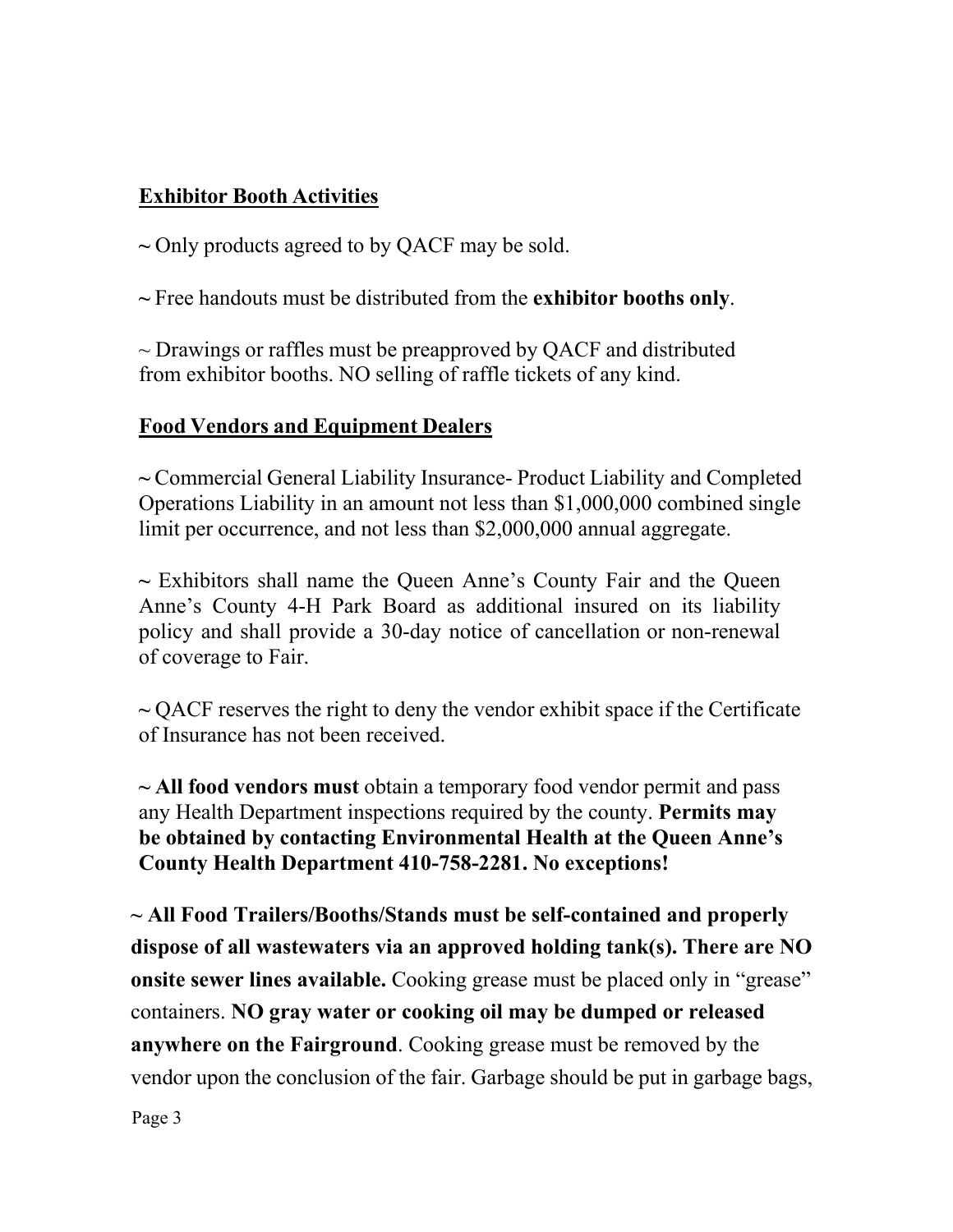tied shut and placed in or next to a trash barrel. All boxes need to be broken down.

**Vendors are responsible for providing their own cold storage**.

# **The Health Department will conduct inspections on the fairgrounds during the Fair!**

**~** QACF has authority over which kinds of food to be sold. We try to limit duplication based on demand. All food types must be pre-approved.

**~** Food vendors are expected to be open Monday thru Saturday 11am to 10pm.

**~** Food vendors must pay all fees (12% of gross sales) daily to the Fair Office, either when they close their drawer for the night or before opening the next day.

**~** All vendors are confined to their space and are not permitted to distribute information or product throughout the fairgrounds. Further, no vendor's employees, agents or agents acting on behalf of the vendor, shall be permitted to carry banners, wear costumes, or carry signs outside their own vendor space. Literature is prohibited from being placed anywhere on the grounds, including but not limited to car windshields, bathrooms, poles, fences and buildings.

#### **\*\*NOTE\*\* - 4-H GROUPS ARE COVERED UNDER THE QAC FAIR INSURANCE POLICY**

**By submitting a signed copy of this agreement, I am requesting a space at the 2022 Queen Anne's County Fair. I agree to comply with the rules and regulations set out in this document. I agree to pay fee required. Submission of this document does not automatically grant acceptance.**

Please print, sign and email along with your Exhibitor

Registration form and fee to:

#### [qacfairvendor@gmail.com](mailto:qacfairvendor@gmail.com)